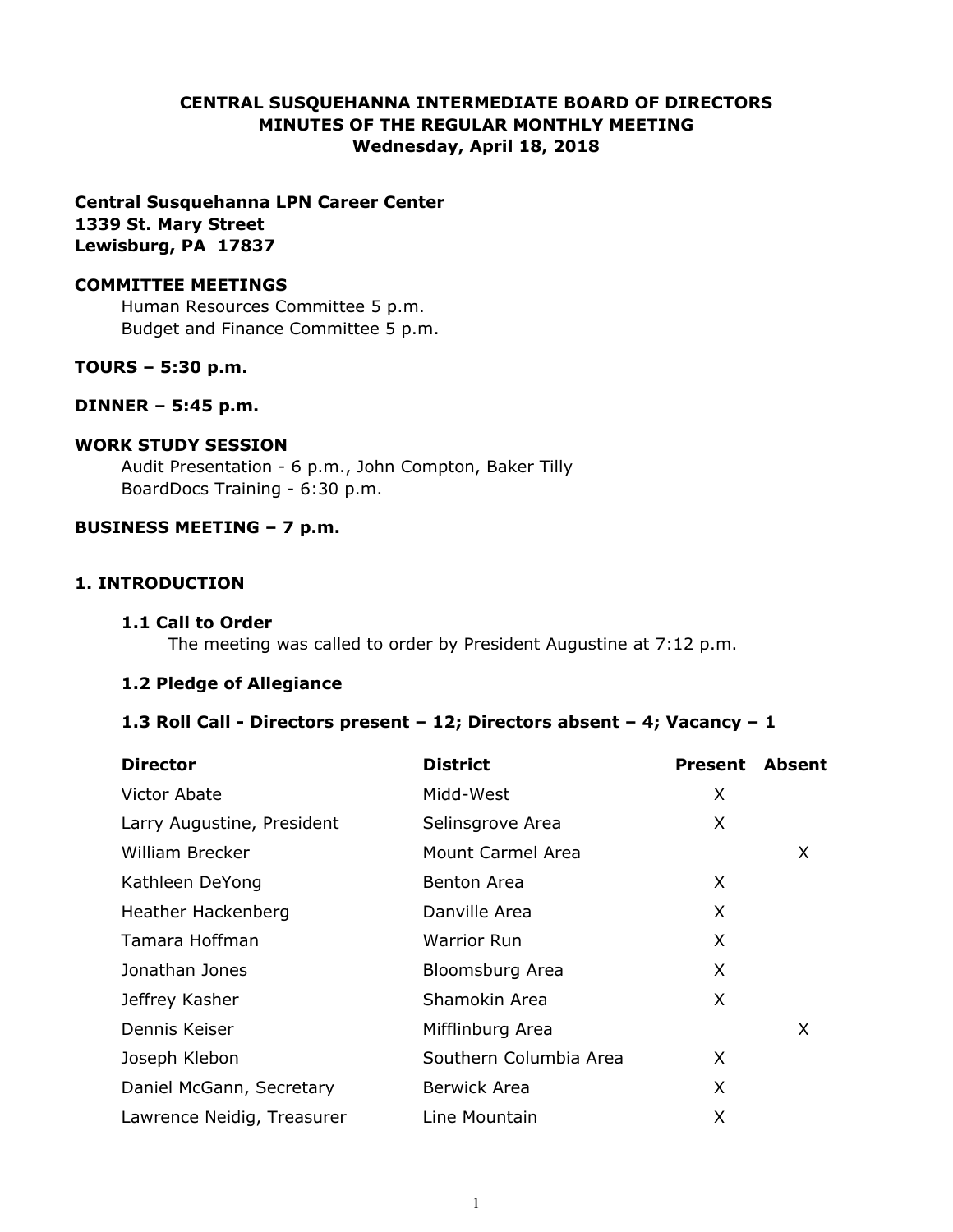| Deborah Price                | Millville Area   | X |    |
|------------------------------|------------------|---|----|
| Bruce Rhoads, Vice President | Central Columbia | X |    |
| Slade Shreck                 | Shikellamy       |   | X. |
| Mary Ann Stanton             | Lewisburg Area   |   | X. |
| Vacancy                      | Milton Area      |   |    |

## **1.4 Announcements**

The next regular meeting will begin at 7 p.m. on Wednesday, May 16, 2018 at the CSIU central office.

# **1.5 Recognition of Guests and Opportunity for Public Comment**

# **1.6 CSIU Staff and Others in Attendance**

 John Brenchley—Chief Innovation Officer Dr. Timothy Campbell—LPN Career Center Director Lynn Cromley—Assistant Executive Director/Chief Administrative Officer Susan Darrah—Education Association Representative Kenneth Erb—Facilities Coordinator Marcia Hoffman—Director of Human Resources Susan Kinney—Executive Office Manager/Board Recording Secretary Dr. John Kurelja—Chief Academic Officer Charles Peterson Jr.—Chief Financial Officer Eric Shearer—Telecommunications Technology Network Coordinator Dr. Kevin Singer—Executive Director Jennifer Spotts—Communications Manager Jennifer Williams—Director of Special Education and Early Childhood Services

# **1.7 Spotlight Segment**

LPN Career Center Director Dr. Timothy Campbell welcomed directors to and presented information about the LPN Career Center. He thanked directors for joining his staff for tours prior to the meeting, and shared his professional background and vision for the LPN Center.

## **2. BOARD GOVERNANCE**

# **2.1 Authorization of March 2018 Action Items \*\* (Attachment of March 2018 Agenda with Addendum)**

#### **\*\* MARCH 2018 AGENDA WITH ADDENDUM ACTION ITEMS**

#### **I. Budget and Finance Committee Report**

- 1. Quarterly Financial Status Report
- 2. Program Balance Sheet
- 3. General Fund Payment Summary
- 4. Equipment Leases

#### **II. Technology/Marketplace Committee report**

- 1. Inter-local Agreement with Purchasing Cooperative Program
- 2. KPN Definite Quantity Line-Item Bids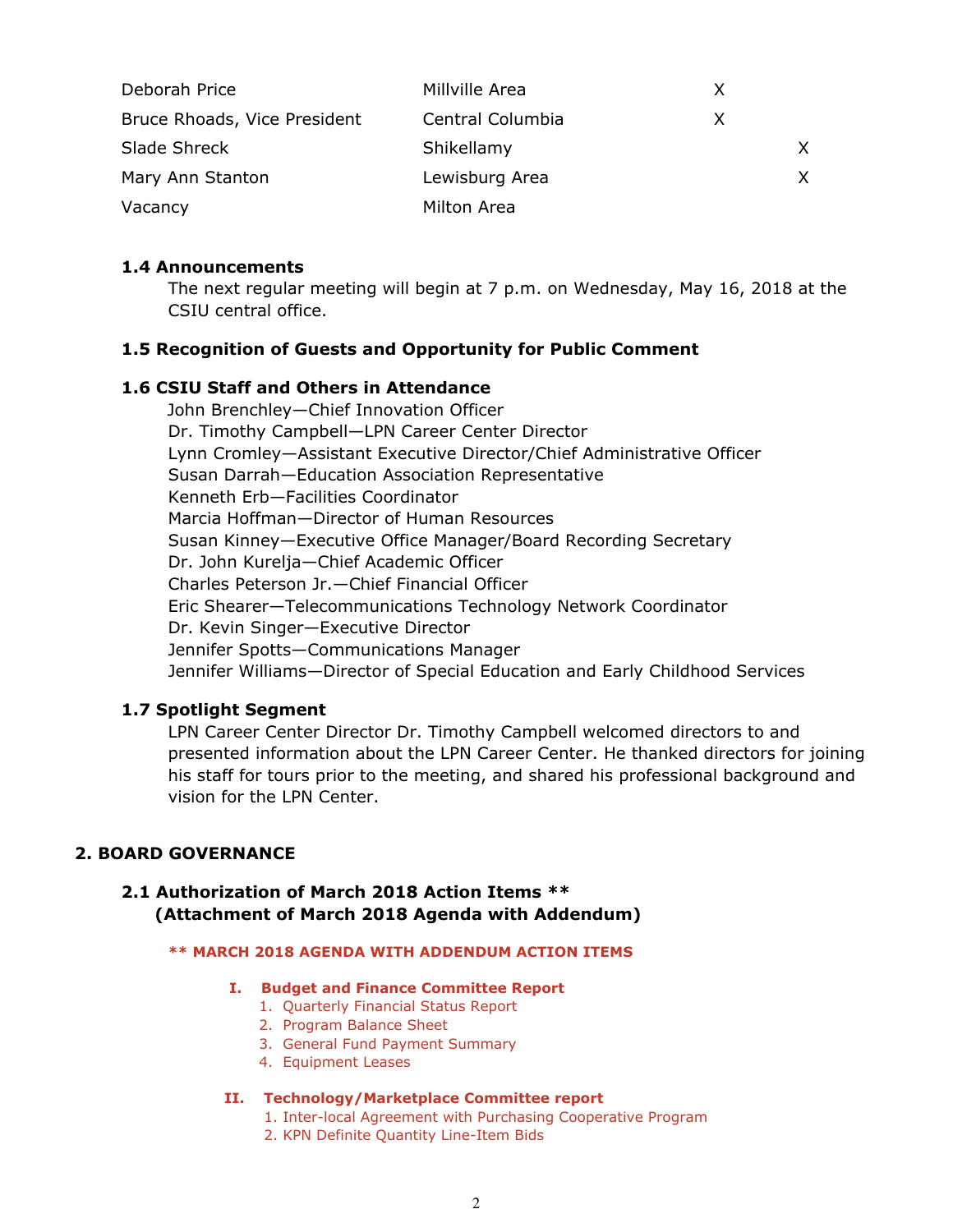#### **III. Human Resources Committee report**

- **Full–Time Employees**
- 1. New Employees
- 2. Resignations
- 3. Position Transfers

#### **Part–Time Employees**

- 1. New Employees
- 2. Resignations

#### **Substitute Employees**

- 1. Substitute Teachers and Para-Educators (Aides)
- 2. Substitute Classroom LPN
- 3. Long-Term Substitute Teacher

#### **IV. Policy Committee report**

- 1. Board Policies–Section 800 Operations, No. 815
- 2. Board Policies–Section 300 Employees, No. 339

#### **V. POLICY AND PROGRAM MATTERS**

 Northumberland Area Head Start and Early Head Start 1. HS/EHS Monthly Report for January 2018

Motion to accept the authorizations of the board officers.

Motion by Lawrence Neidig, second by Victor Abate. Final Resolution: Motion Passed Yes: Victor Abate, Kathleen DeYong, Heather Hackenberg, Tamara Hoffman, Jonathan Jones, Jeffrey Kashner, Joseph Klebon, Daniel McGann, Deborah Price, Lawrence Neidig, Bruce Rhoads, Larry Augustine

## **2.2 2018-19 CSIU Board of Directors Meeting Schedule (Attachment)**

Motion to approve the CSIU Board of Directors meeting schedule as presented.

Motion by Joseph Klebon, second by Jonathan Jones. Final Resolution: Motion Passed Yes: Victor Abate, Kathleen DeYong, Heather Hackenberg, Tamara Hoffman, Jonathan Jones, Jeffrey Kashner, Joseph Klebon, Daniel McGann, Deborah Price, Lawrence Neidig, Bruce Rhoads, Larry Augustine

# **3. BUDGET AND FINANCE COMMITTEE - Daniel McGann, Chair; Tamara Hoffman, Committee Member**

## **3.1 Annual Audit (Attachment)**

Directors are asked to accept the June 30, 2017 Single Audit as presented by Baker Tilly Virchow Krause, LLP during tonight's Work Study Session.

## **3.2 Program Balance Sheet (Attachment)**

The reports of fiscal year 2017-18 financial activity as of March 31, 2018 are presented for acceptance.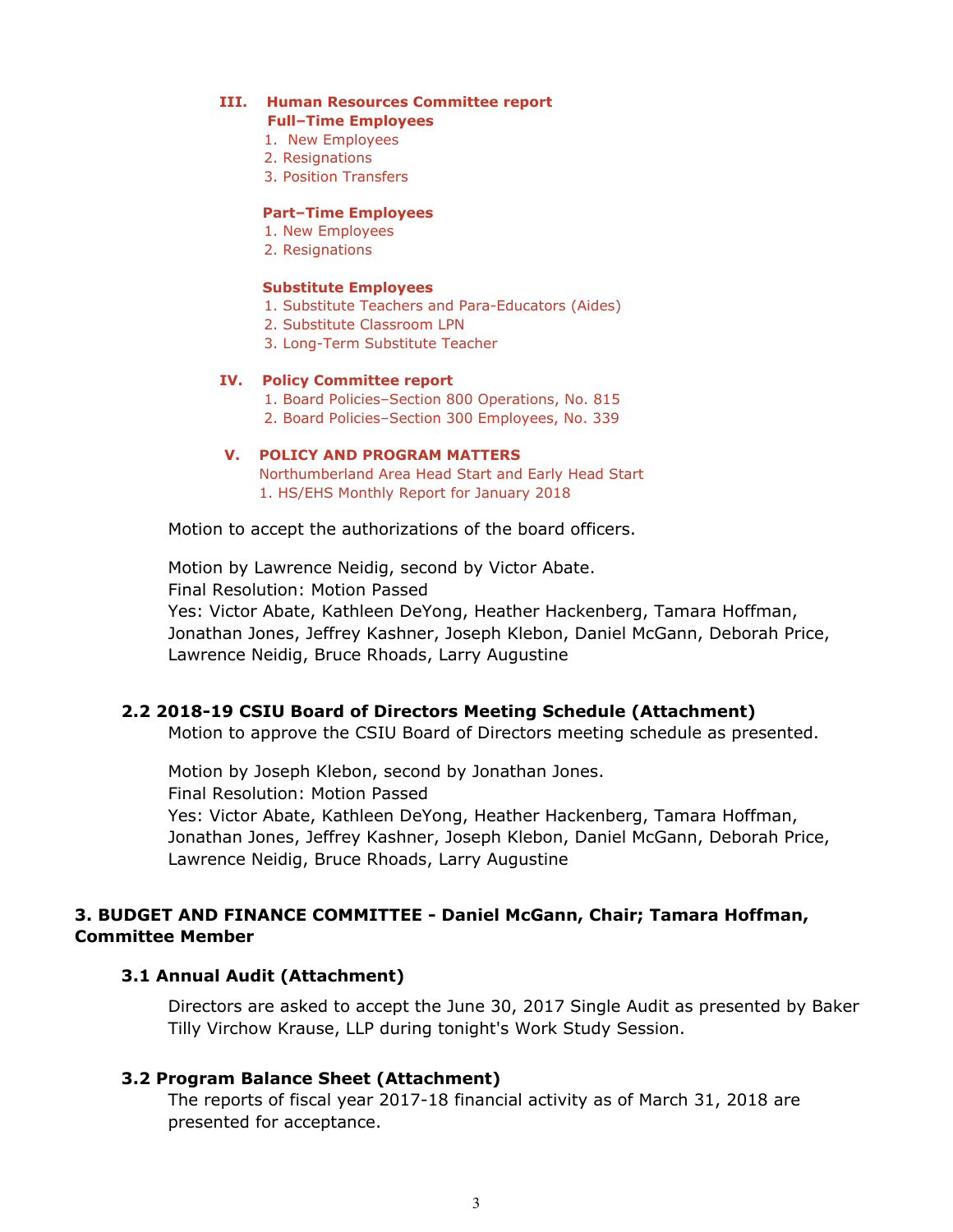# **3.3 Monthly Financial Statements (Attachment)**

The monthly financial statements for March 2018 are presented for acceptance.

## **3.4 General Fund Payment Summary (Attachment)**

The General Fund Accounting Payment Summary for March 2018 in the amount of \$1,792,260.48 is included in directors' agenda packets for approval. Funds for payment are available in program budgets.

## **3.5 2018-19 CSIU General Operating Budget (Attachment)**

The GOB is a compilation of three programs the CSIU offers primarily to member districts on a fee-for-service basis. The PA Public School Code allows intermediate units to ask the state to deduct money from school district subsidies to fund IU programs. Our member districts do not pay a subsidy to belong to the CSIU. They pay only for services they select from CSIU offerings. Approval of this budget does not obligate districts to purchase any CSIU programs for the 2018-19 school year.

The CSIU directors gave initial approval of the preliminary 2018-19 general operating budget of \$861,060 in January. Following that approval, the preliminary budget was released to district boards for their consideration. Official approval of the CSIU's 2018-19 general operating budget has been received from all 17-member district boards of directors.

The 2018-19 budget totaling \$861,060 represents a \$10,960 increase from the 2017-18 original budget totaling \$850,370. This increase can be attributed primarily to routine increases in operating costs, including salaries, benefits, etc.

## **3.6 Mobile Classroom Vehicle Purchase**

Approval is requested for the purchase of two mobile classroom vehicles to provide Act 89 services to regional non-public schools. These vehicles will replace current mobile classroom vehicles that are from the mid-1980s. This purchase will be made through COSTARS, the Commonwealth of Pennsylvania's cooperative purchasing program. The cost of each vehicle is \$107,777 for a total cost of \$215,554.

## **3.7 Construction Change Order**

Directors previously approved a contract for \$25,925 with The Howard Company of Bloomsburg for the electrical component of the central office renovation project. During the project, it was determined that an additional eight electric switches and associated wiring were needed. The additional service was authorized, pending cost valuation by the architect. The cost of this additional service has subsequently been valued at \$1,662.05, for a new total of \$27,587.05.

#### **3.8 Motion for Budget and Finance Committee Matters**

Motion to approve Budget and Finance Committee matters 3.1 through 3.7.

Motion by Daniel McGann, second by Bruce Rhoads. Final Resolution: Motion Passed Yes: Victor Abate, Kathleen DeYong, Heather Hackenberg, Tamara Hoffman, Jonathan Jones, Jeffrey Kashner, Joseph Klebon, Daniel McGann, Deborah Price,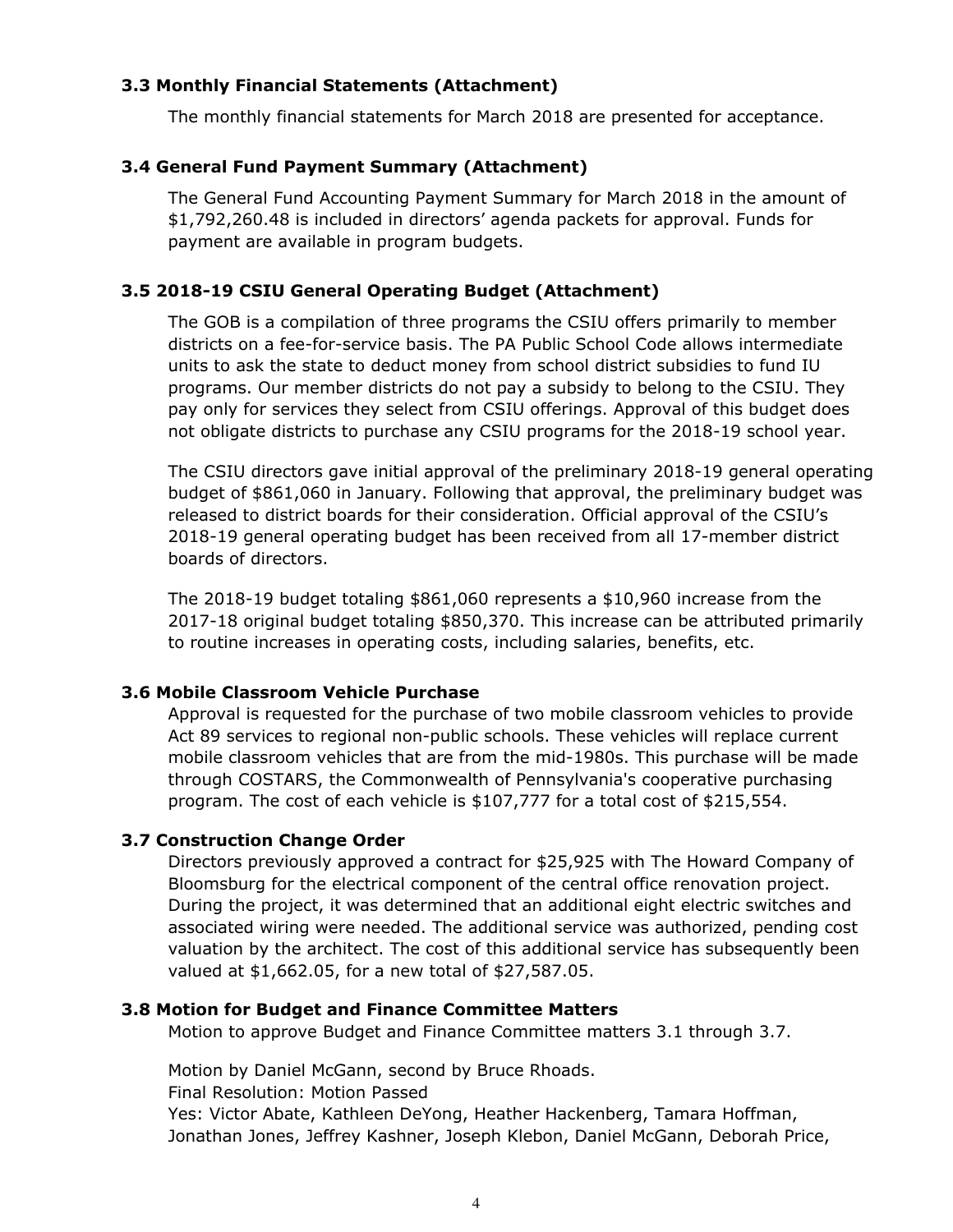Lawrence Neidig, Bruce Rhoads, Larry Augustine

## **3.9 Lease Agreement**

The CSIU leases classroom space from sending districts on an as-needed and asavailable basis. The following space is needed and available during the 2018-19 school year.

**CSIU Special Education** and **Early Intervention Preschool** departments agreement with the **Warrior Run School District**: 7,578 square feet of classroom space for use by Northumberland Area Head Start, Warrior Run Pre-K Counts, Early Intervention and the elementary Five Star program at 1100 Main Street, Watsontown: \$7 per sq. ft. for a total of \$53,046 for the term June 1, 2018 through June 30, 2019. The programs listed above will be relocating to the new site.

Motion to approve the lease agreement as presented.

Motion by Daniel McGann, second by Victor Abate. Final Resolution: Motion Passed Yes: Victor Abate, Kathleen DeYong, Heather Hackenberg, Jonathan Jones, Jeffrey Kashner, Joseph Klebon, Daniel McGann, Deborah Price, Lawrence Neidig, Bruce Rhoads, Larry Augustine Abstain: Tamara Hoffman

# **4. TECHNOLOGY/MARKETPLACE COMMITTEE - Bruce Rhoads, Chair; Jonathan Jones and Jeffrey Kashner, Committee Members**

# **4.1 Cooperative Purchasing Customer Appreciation Rebate Program for Local Districts**

The CSIU sponsors a customer appreciation program to reward local school districts and career and technical centers for participating in its cooperative purchasing programs. Now entering its sixth year, the program provides CSIU-region LEAs a rebate of a percentage of the fee the CSIU receives from contract sales. Administration proposes the rebate be offered again for 2018-19 at 35 percent.

2013-14: 25 percent 2014-15: 30 percent 2015-16: 35 percent 2016-17: 35 percent 2017-18: 35 percent

# **4.2 Software Services Contracts**

The CSIU currently contracts with Bar-Tek Software Services, Inc. of Mountville, Data Knowledge, Inc. (DKI) of Northport, Fla. and Global Data Consultants, LLC (GDC) of Alpharetta, Ga. for technology services (programming) for the development of CSIU software products. Administration recommends continuing contracts with them for the next fiscal year according to the terms below. Funds are available in the Computer Services budget.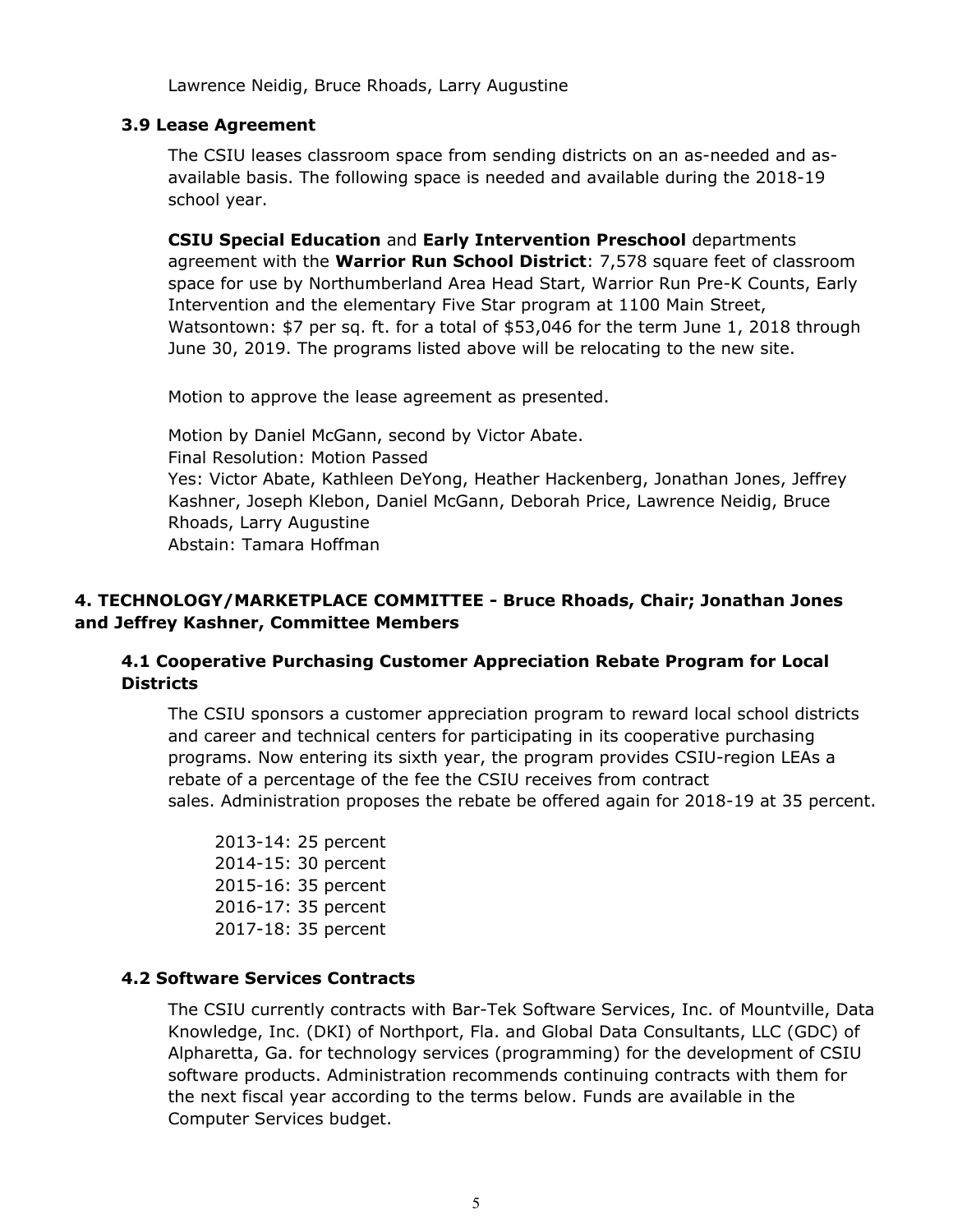**Bar-Tek:** software services include programming time necessary to implement enhancements in the legacy Fox-Pro financial product. Contract terms are a not-to-exceed amount of \$30,000 from July 1, 2018 to June 30, 2019.

**DKI:** technology services include programming time necessary to implement changes on various input screens and reports in the Financial Information System. Contract terms are a not-to-exceed amount of \$100,000 from July 1, 2018 to June 30, 2019.

**GDC:** services include programming time necessary to implement changes on various input screens in the Financial Information System. Contract terms are a not-to-exceed amount of \$300,000 from July 1, 2018 to June 30, 2019.

## **4.3 Consultation and Support Contract (Attachment)**

The Administration recommends entering into a contract with Technology Advantage, Inc. (TAI) for the following services at an amount not to exceed \$100,000, effective July 1, 2018 through June 30, 2019, with the option to continue.

**E-Rate Consultation:** \$59 per hour, plus expenses **PIMS Client Support:** \$235 per day, plus expenses

#### **4.4 Motion for Technology/Marketplace Committee Matters**

Motion to approve all Technology/Marketplace Committee matters.

Motion by Bruce Rhoads, second by Daniel McGann. Final Resolution: Motion Passed Yes: Victor Abate, Kathleen DeYong, Heather Hackenberg, Tamara Hoffman, Jonathan Jones, Jeffrey Kashner, Joseph Klebon, Daniel McGann, Deborah Price, Lawrence Neidig, Bruce Rhoads, Larry Augustine

## **5. HUMAN RESOURCES COMMITTEE - Dennis Keiser, Chair; Larry Augustine and Lawrence Neidig, Committee Members**

#### **5.1 Full-Time Personnel**

#### **New Employees – Non-Instructional Staff**

- **Dr. Bethann M. Dudley-McCain**, Clearfield, received a Doctorate of Education from Indiana University of PA. For the past year, Dr. Dudley-McCain has served as the Director of Curriculum and Innovation for both Central Intermediate Unit #10 and CSIU. She is recommended as the **Curriculum Director**, an exempt position, at an annual salary of \$97,500, effective July 1, 2018 (contingent upon receipt of required clearances). Funds for this position are available in the CARES budget.
- **Jessie A. Mascho**, Milton, received a bachelor's degree from American Sentinel University, Aurora, Colo. She has been employed as a registered nurse with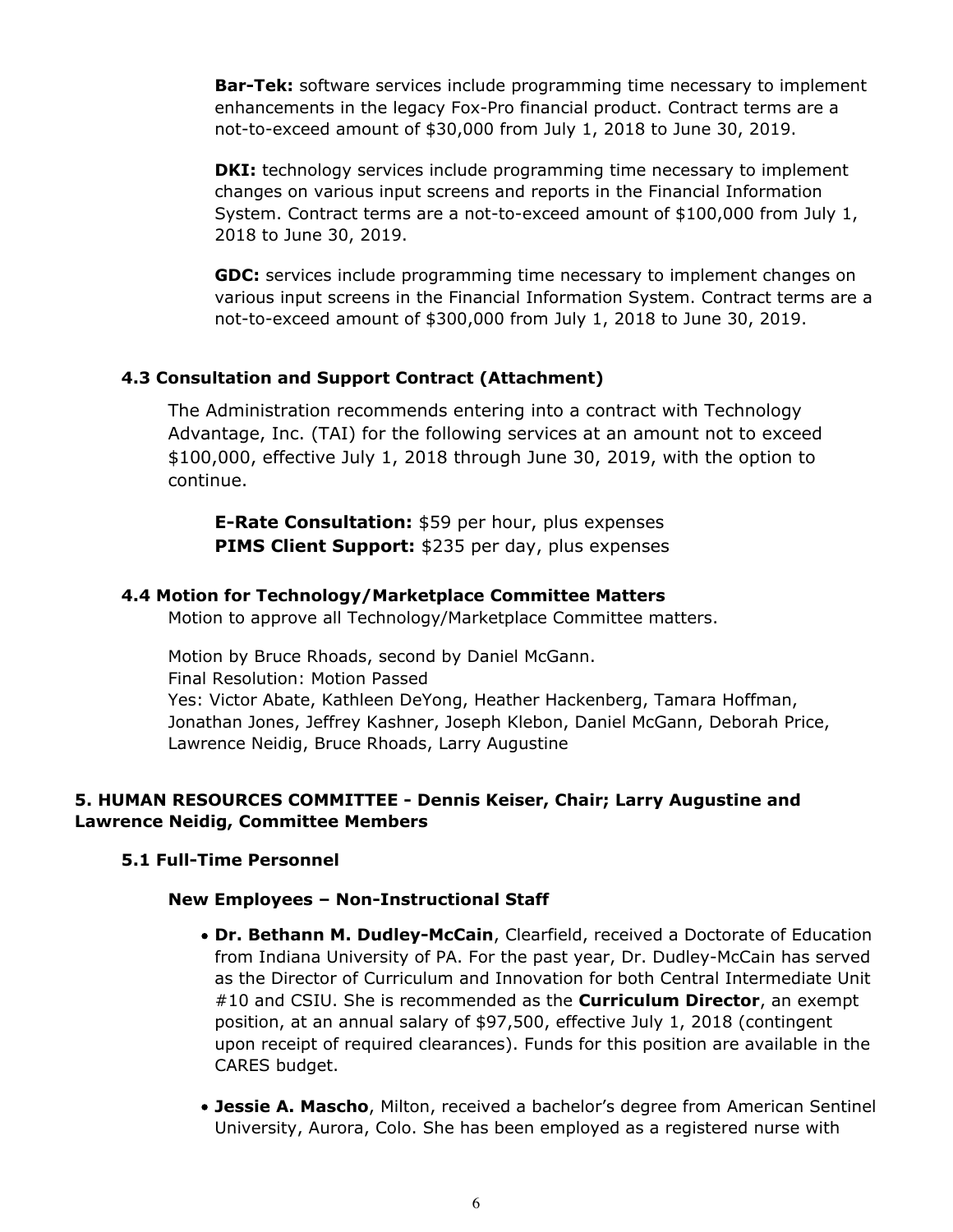Geisinger Medical Center. Ms. Mascho is recommended as a **practical nursing program instructor,** an exempt position, at an annual salary of \$60,000, effective April 19, 2018. Funds for this replacement position are in the Central Susquehanna LPN Career Center budget.

**Amanda L. Moore**, Selinsgrove, received a bachelor's degree from Millersville University, Millersville. She has been employed as a permanency specialist with Pressley Ridge, Lancaster. Ms. Moore is recommended as a **career counselor specialist,** a non-exempt position, at an hourly rate of \$17.23, for an estimated annual salary of \$33,598.50, effective May 7, 2018 (contingent upon receipt of required clearances). Funds for this replacement position are in the YES to the Future budget.

## **Position Transfers**

- **Katherine Noss** from Migrant Education recruiter/student support specialist at a current salary of \$37,011 (\$18.98 per hour) to **ESL diploma project coordinator**, also a non-exempt position, at a new salary of \$38,005.50 (\$19.49 per hour), effective April 19, 2018
- **Amy L. Pfleegor** from program support supervisor at a current salary of \$55,620 to **executive office manager/board recording secretary**, also an exempt position, at a new salary of \$67,620, effective June 18, 2018

# **Resignations**

- **Joni L. Campbell**, resigning as classroom and client support administrative assistant, effective April 27, 2018
- **Karen M. Catherman**, resigning as substitute, absence and records system administrative assistant, effective April 16, 2018
- **Anna M. James**, retiring as speech therapist, effective June 8, 2018
- **Rebecca S. Lewis**, retiring as Special Education teacher, effective June 8, 2018
- **Amanda E. Nye**, resigning as classroom assistant, effective April 16, 2018
- **Karen S. Payan**, retiring as preschool speech therapist, effective June 15, 2018
- **Mary E. Striplin**, retiring as occupational therapist, effective June 15, 2018
- **Diane M. Worhacz**, retiring Head Start assistant instructor, effective June 11, 2018

\*Please note that effective date listed above is the last paid working day.

## **Change of Resignation Date**

**Kimberly A. Delbo**, Director of the Central Susquehanna LPN Career Center, from April 30, 2018 to April 13, 2018

# **5.2 Part-Time Personnel**

## **New Employees – Non-Instructional Staff**

**Ashley A. Guinn**, as nutrition aide/custodian, \$8.07 per hour, effective April 9, 2018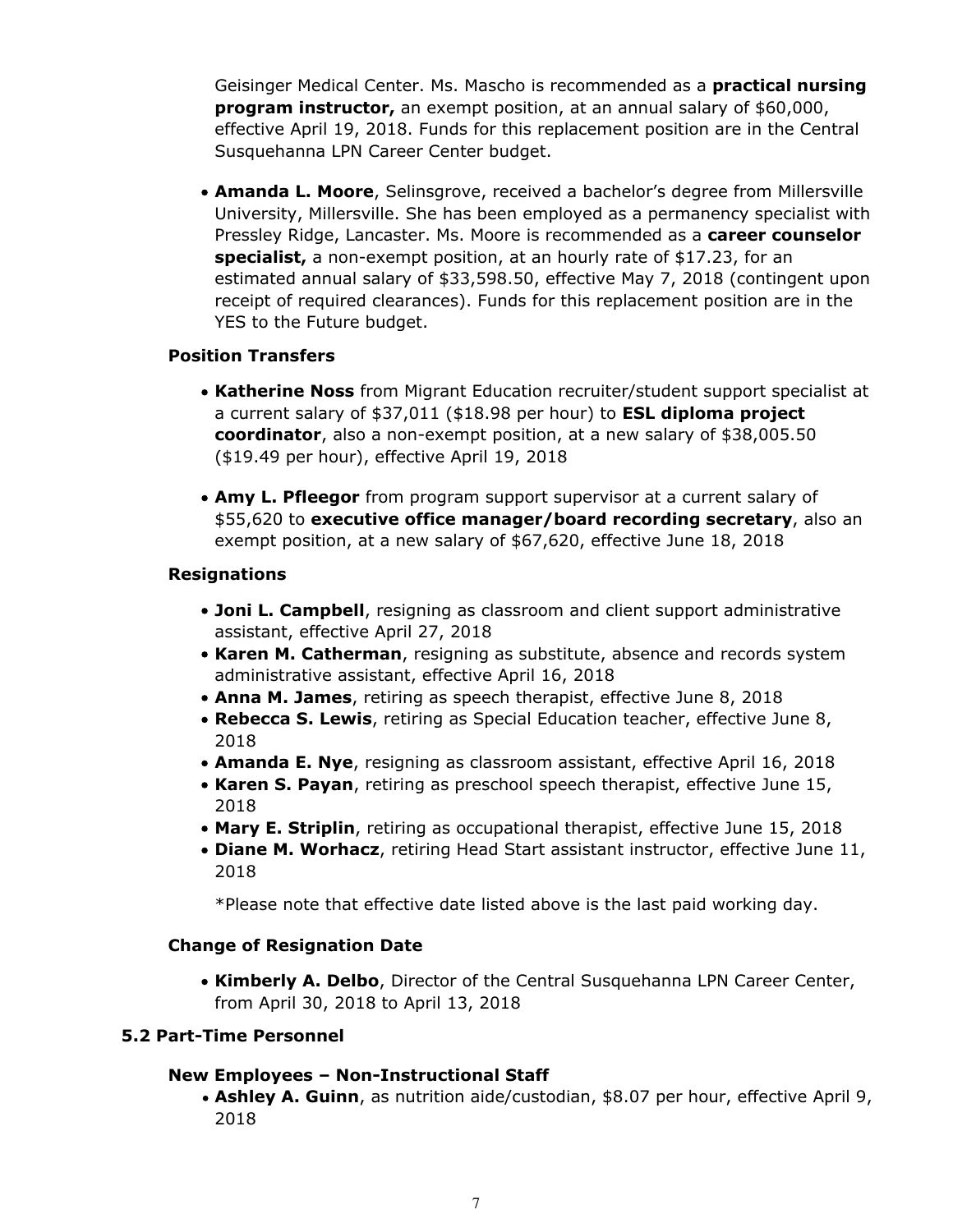**Marya X. Rivera, as Migrant Education after-school instructor, \$15 per hour,** effective April 9, 2018

#### **5.3 Substitute Personnel**

New Hires to work in CSIU classrooms and programs during the 2017-18 School Year

#### **Substitute Teachers**

Hannah M. Goralczyk, Bryana D. Loss, Alexis S. Reid

#### **Substitute Para-educator (Aide)**

Abigail M. Lopez

#### **5.4 Motion for Human Resources Committee Matters**

Motion to approve all Human Resources Committee matters.

Motion by Lawrence Neidig, second by Victor Abate. Final Resolution: Motion Passed Yes: Victor Abate, Kathleen DeYong, Heather Hackenberg, Tamara Hoffman, Jonathan Jones, Jeffrey Kashner, Joseph Klebon, Daniel McGann, Deborah Price, Lawrence Neidig, Bruce Rhoads, Larry Augustine

# **6. POLICY COMMITTEE - Daniel McGann, Chair; Larry Augustine and Bruce Rhoads, Committee Members**

**Action: None**

## **7. POLICY AND PROGRAM MATTERS**

## **7.1 Northumberland Area Head Start and Early Head Start (Attachment)**

According to federal regulations, the CSIU Board of Directors is the governing body of the CSIU's Head Start programs; therefore, the following items are presented for approval:

Head Start/Early Head Start Monthly Report for February 2018

## **7.2 Assurance for the Operation of Special Education Services and Programs/Quality Space for 2018-19 School Year (Attachment)**

The CSIU is required to annually submit documentation to the Pennsylvania Department of Education (PDE) assuring that all special education services and programs/quality space operated by the CSIU are in compliance with all state and federal laws, regulations and procedures.

## **7.3 Motion for Policy and Program Matters**

Motion to approve all Policy and Program Matters

Motion by Victor Abate, second by Daniel McGann. Final Resolution: Motion Passed Yes: Victor Abate, Kathleen DeYong, Heather Hackenberg, Tamara Hoffman, Jonathan Jones, Jeffrey Kashner, Joseph Klebon, Daniel McGann, Deborah Price, Lawrence Neidig, Bruce Rhoads, Larry Augustine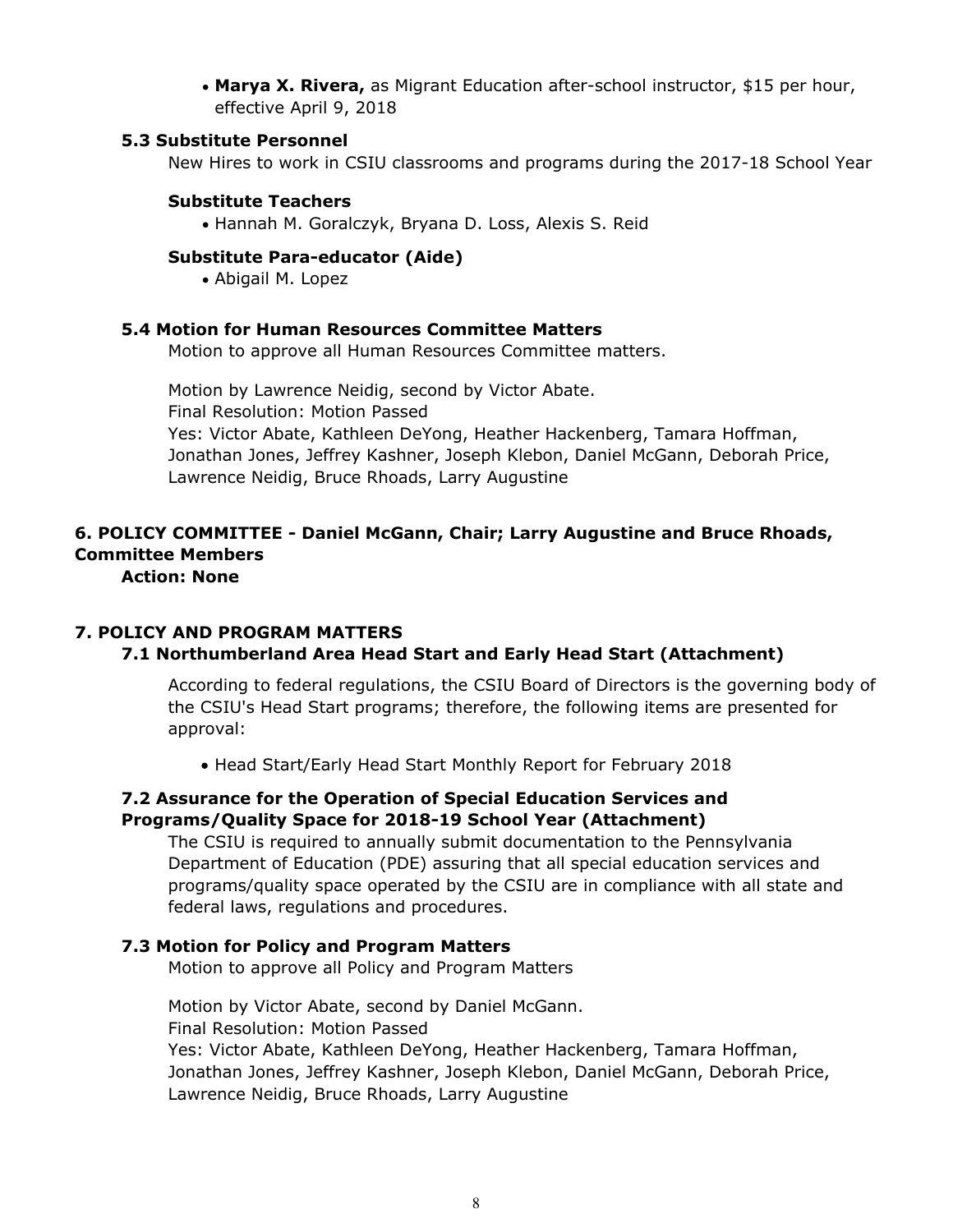# **8. ADMINISTRATIVE MATTERS**

**Action: None**

## **9. ADMINISTRATIVE REPORTS**

**9.1 Executive Leadership - Dr. Kevin Singer, Executive Director**

**9.2 Administrative Services - Lynn Cromley, Assistant Executive Director/Chief Administrative Officer**

**9.3 Educational Services - Dr. John Kurelja, Chief Academic Officer**

- **9.4 Financial Services Charles Peterson Jr., Chief Financial Officer**
- **9.5 Marketplace Services John Brenchley, Chief Innovation Officer**

**9.6 Other**

# **10. ADJOURNMENT**

#### **10.1 Adjourn Meeting**

The meeting was adjourned by President Augustine at 7:49 p.m.

## **Respectfully submitted,**

**Daniel McGann Secretary**

**Susan Kinney Recording Secretary**

## **11. INFORMATION ITEMS**

## **11.1 Board Governance – Nominations Committee**

The Board President appointed the following board members to the Nominations Committee: Jeffrey Kashner, Chair; Joseph Klebon and Kathleen DeYong. The Committee will meet prior to the May board meeting and present its recommendation for a slate of candidates for board officers at the May meeting. Election of officers for 2018-19 will take place at the June reorganization meeting.

## **11.2 Budget and Finance – Fiscal Communications**

March 2, 2018, an email from Maribel Martinez (Management Technician-Pennsylvania Department of Education, Bureau of School Support) notifying CSIU of the fully executed contract for the Refugee School Impact Grant. FC #4100079270 is in the amount of \$50,390, effective Jan. 2, 2018 through Sept. 30, 2018.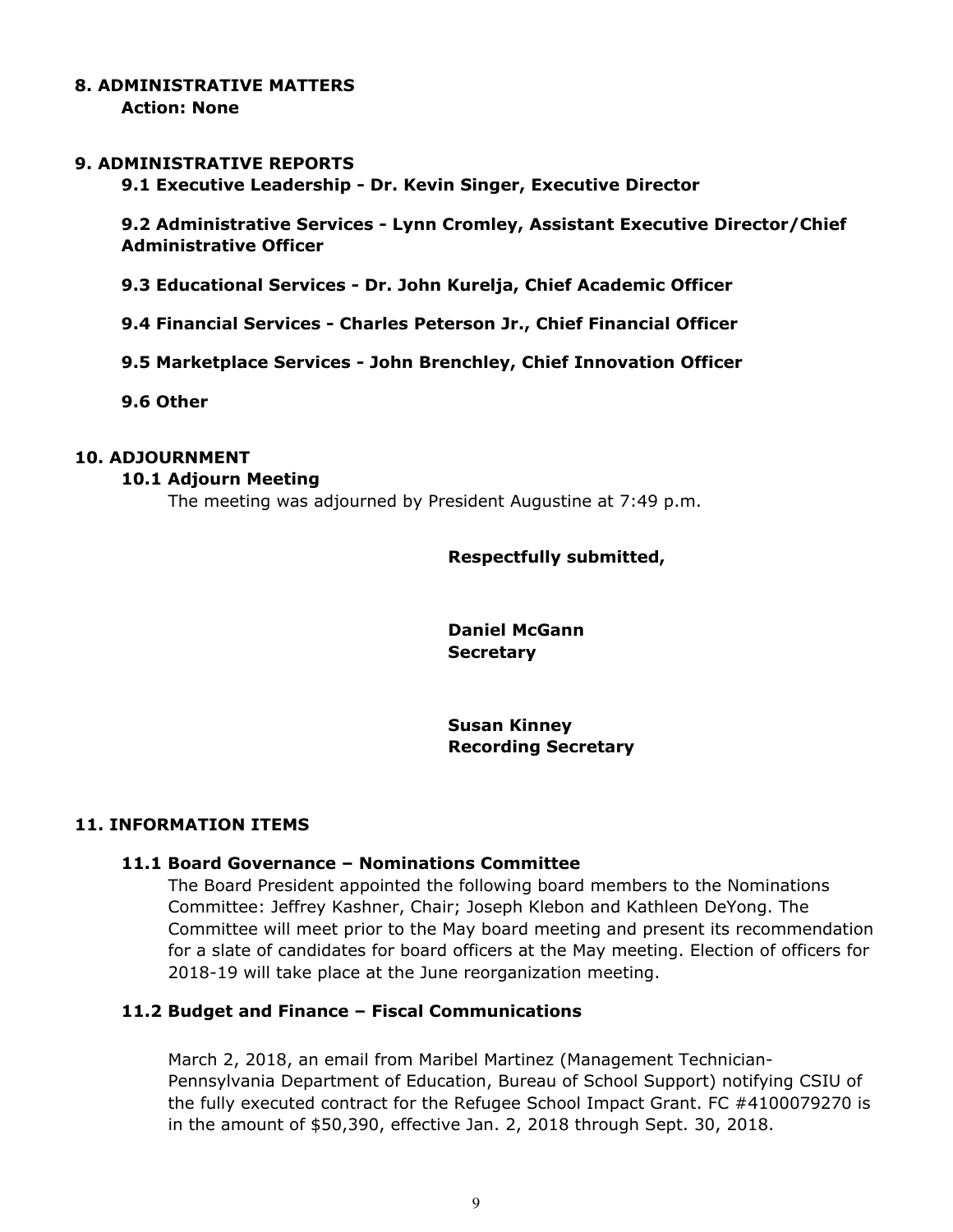March 7, 2018, an email from Grantsolutions.gov (Timothy Chappelle-ACF Grants Officer) notifying CSIU that the carryover request for Award #90FX0033-03-02 has been approved.The unobligated balance of \$295,734 from the -02 year has been applied to the -03 year. No additional federal funds have been awarded as part of this amendment.

March 28, 2018, an email from Brooke Gessner (Finance Manager, CPWDC) notifying the CSIU of a contract modification to award additional funding for the WIOA Out-of-School Youth Program (YES to the Future). The CSIU has been awarded the contract to serve an expanded region, including Centre, Clinton, Lycoming and Mifflin Counties. An additional \$164,266 has been awarded through June 30, 2018. The modified contract amount is \$701,698.

# **11.3 Administration – Staff Travel**

**Judith Barnett**, student applications support manager; **Leslie Hartline**, client support and data analyst; and **Julia Muse**, client support analyst; will attend the *eSchool Data Annual User Conference* April 25–26, 2018 in Saratoga Springs, N.Y. While there they will meet with eSchool Data partners to learn about new features to better support CSIU clients. Funds for estimated expenses of \$404 each are available in the Computer Services budget.

**Rae Ann Crispell**, supplemental educational services program manager, and **Yvette Beaumont**, STEAM3S project coordinator, will attend the *Best Out-of-School Time Conference* May 1–4, 2018 in Palm Springs, Calif. The STEAM3S 21st CCLC grant requires participation in a national conference related to serving students in an afterschool program. This conference participation and budget has been approved by PDE. Funds for estimated expenses of \$2,290 each are available in the STEAM3S budget.

Chief Financial Officer **Charles Peterson** will attend the **British Columbia Association of School Business Officials 2018 Annual Meeting and Conference** May 23–25, 2018 in Penticton, British Columbia. While there, he will represent ASBO International as its President and attend the general and educational sessions. All expenses will be paid by ASBO.

**Jeffrey Kimball**, cooperative purchasing services director, and **Cassie Seabridge**, cooperative purchasing marketing specialist, will attend the **Association of Educational Purchasing Agencies (AEPA) Board Meeting** April 15–17, 2018 in San Diego, Calif. While there, they will attend the board meeting to conduct business of AEPA and meet with vendors to review their products, services and marketing. Funds for estimated expenses of \$1,753 each are available in the joint purchasing budget.

Office for Dispute Resolution (ODR) staff: **Jeffrey DiVincenzo**, information technology coordinator, and **Ashley Sultzaberger**, due process case manager, will attend *FileMaker Developer Conference* Aug. 6-9, 2018 in Dallas, Texas. While there, they will attend sessions regarding best practices for solving development challenges within the FileMaker software, and learn how to plan and develop